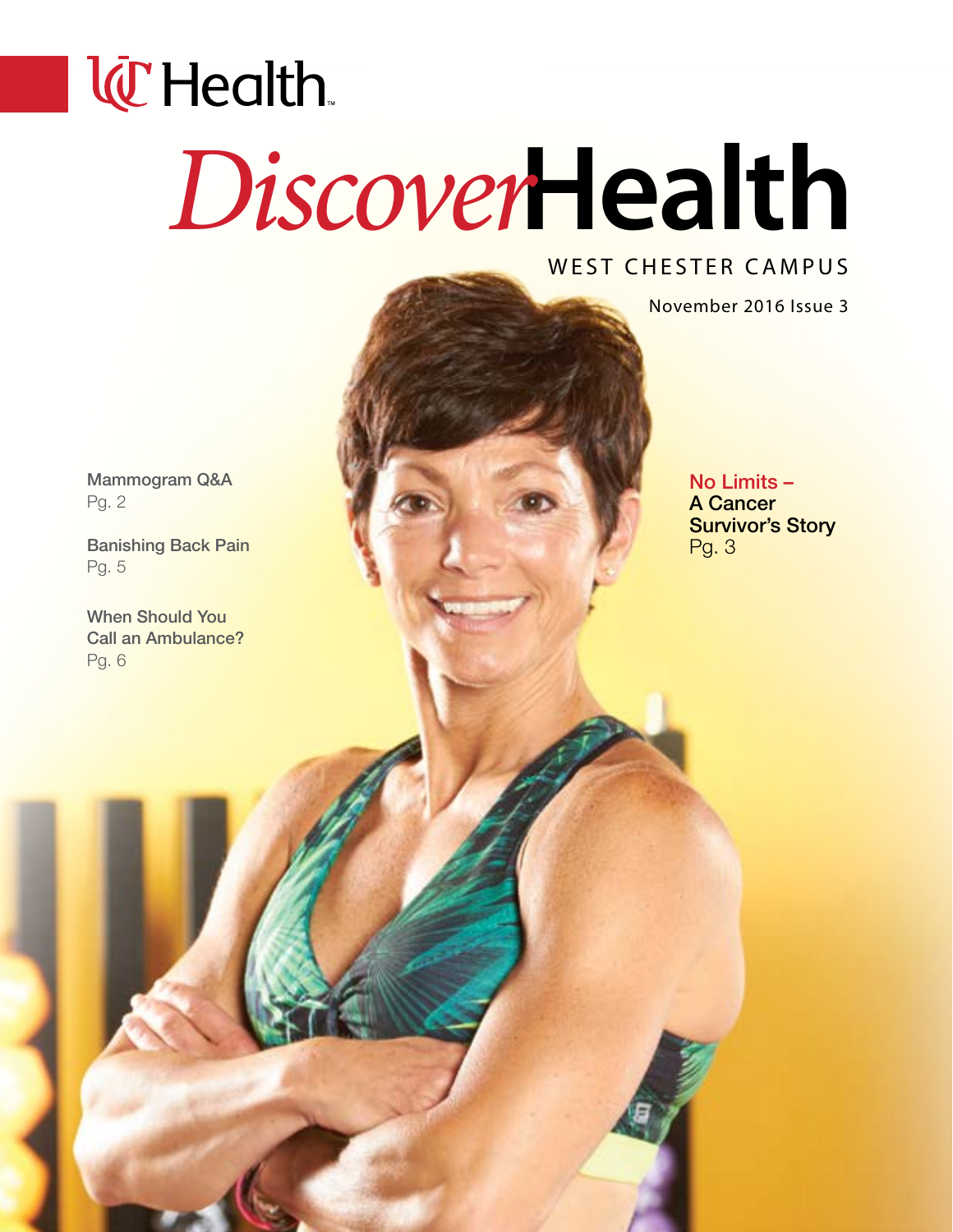## sincere<br>To Ou **A Sincere Thank You To Our Community**

Since opening in April 2015, West Chester Hospital's Maternity Services department has delivered nearly 1,000 babies.

Accommodations in the new maternity unit include spacious LDRP (Labor/Delivery/Recovery/ Postpartum) suites, two state-of-the-art operating rooms and multiple triage rooms. The unit also features a well-baby nursery with 15 bassinets, and newborn care is provided through a special partnership with Cincinnati Children's Hospital Medical Center.

Numerous community partners contributed to the project, providing generous donations which helped fund the construction and unit development. One such donor was DEI, Inc. founder Richard Grow and his partner Joyce Wood, whose contribution was honored with the creation of a lovely mural (photo) and newborn announcement button. Every time that a baby is born on the unit, a parent or loved one is invited to press the button, which plays a lullaby throughout the hospital.

DEI, a design and building firm, also donated the design and installation of the mural, which was completed just prior to the one-year anniversary of the maternity unit.

West Chester Hospital is greatly appreciative of all of our donors, as well as our staff and physicians who have made this new program successful.



*West Chester Hospital Interim Chief Administrative Officer Tom Daskalakis (left) reveals the newborn announcement button and mural donated by DEI, Inc. founder Richard Grow and his partner Joyce Wood (right).* 

### **Dear Breastfeeding Moms: It's Okay to Ask for Help**

Many mothers are committed to breastfeeding their babies; but occasionally, problems may arise. Thankfully, education and a strong support system can help moms and babies thrive.

After she took part in a breastfeeding support group in Boston called Baby Café, Jennifer Dardzinski was inspired to launch a chapter of the international organization in West Chester. Together with leaders and staff at West Chester Hospital, Jennifer introduced Ohio's first chapter of Baby Café in April 2016.

Baby Café allows mothers to express their concerns, talk openly with other moms in the group, and receive professional advice from experts.

"Baby Café helped me to exceed my breastfeeding goals with my daughter," says Dardzinski. "The program has a profound impact on our community because more nursing moms equals more healthy babies."

Studies by the National Center for Chronic Disease Prevention and Health Promotion reveal high breastfeeding initiation rates in the U.S., but those rates plummet when infants reach six and 12 months old. This suggests that mothers need more help from their employers, health care providers, family members and community to continue breastfeeding for longer durations.

"About 75 percent of new moms plan to breastfeed, but very few moms are able to meet their goals," says Heather Evans, BSN, RN, IBCLC, a board certified lactation consultant for West Chester Hospital. She says it can be particularly stressful for mothers and babies when there is difficulty breastfeeding.

Breastfeeding provides babies and their mothers with overwhelming physical and emotional benefits.

The American Academy of Pediatrics recommends infants be exclusively breastfed for at least their first six months of life.

*New mom Jen Beck and daughter Riley found the help they needed through West Chester Hospital's Baby Cafe and the guidance of nurse Heather Evans.*

> **Baby Café is held at West Chester Hospital from 10 – 11:30 a.m. every Wednesday. No appointment is needed. Refreshments, comfortable seating and open-forum discussion are offered at each session. Learn more by visiting [UCHealth.com/BabyCafe.](http://UCHealth.com/BabyCafe)**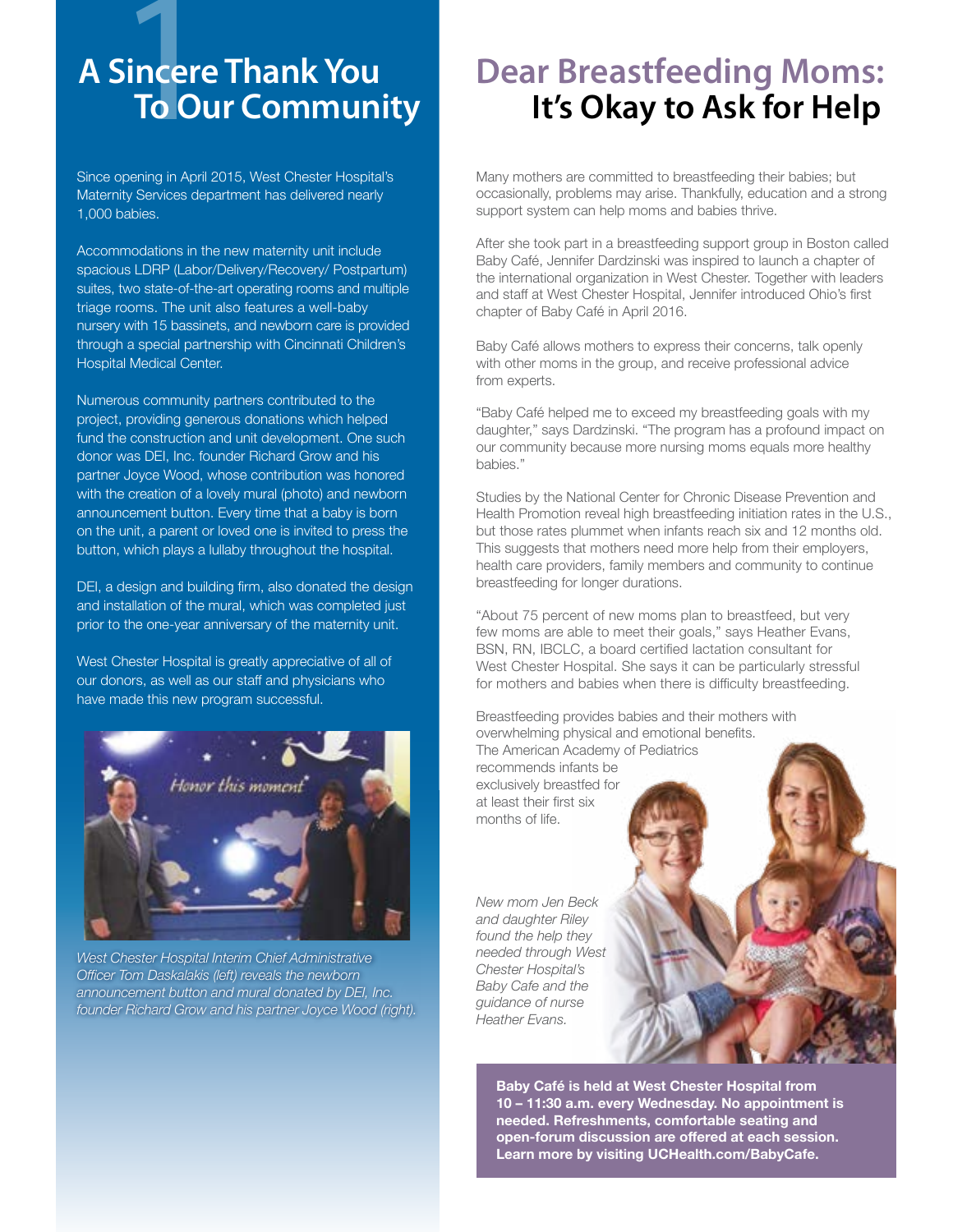### **First Mammogram? Experts Discuss Commonly Asked Questions**

Early detection is crucial for breast cancer survivorship. One in eight women in the United States will be diagnosed with breast cancer in their lifetime, according to the National Breast Cancer Foundation.

Brita Brown, a registered technologist of radiology and mammography at West Chester Hospital, and Rifat Wahab, DO, a UC Health radiology and breast imaging specialist at West Chester Hospital, answer commonly asked questions concerning mammograms.

### **Q: Is it painful to get a mammogram?**

Brown: Compression is like a camera - when you take a photo up close you capture great detail; if you take the same photo from a distance it loses the finer details. With mammography we're very concerned about every detail, so that's why compression of the breast is necessary. Be open with your technologist if you experience discomfort, because she can make adjustments to your positioning and make the experience more comfortable.

### **Q: What is the difference between a screening mammogram and a diagnostic mammogram?**

Brown: A screening mammogram is for women who have never had any breast problems; it's a routine check-up. A diagnostic mammogram is for those who have had a lump, nipple discharge, pain or new findings on a screening mammogram. Those women may need additional imaging or an ultrasound. After the tests are interpreted, our radiologist sits down with the patient and explains the results.

### **Q: What exactly are you looking for in a mammogram?**

Wahab: As a radiologist, I look for signs of breast cancer, which can have various appearances on mammograms, including but not limited to: asymmetric breast tissue, calcifications, masses, and distorted breast tissue. Radiologists also compare every prior mammogram to the current mammogram to assess for any subtle changes.

### **Q: What happens if my mammogram is abnormal?**

Wahab: If you have an abnormal screening mammogram, you'll be asked to return to West Chester Hospital for additional imaging tests. If the finding is suspicious, a breast biopsy (removal of a small piece of breast tissue) will be recommended. The biopsy will be analyzed to determine if it's normal or abnormal. Our radiologists personally call each patient to discuss the results.

### **Q: I have heard of 3-D Mammograms – what are they?**

Brown: 3-D mammography (also known as tomosynthesis) is fairly new; UC Health has upgraded all of its machines in the entire system with this 3-D technology. A 3-D mammogram takes multiple images through the breast and reconstructs the images for a complete scan. I've personally seen things on a 3-D scan that weren't visible on a 2-D image. Tomosynthesis provides the best chance of identifying cancer during its early stages.

### **Q: How will I be cared for at my appointment?**

Brown: We escort the woman to a private dressing room, ask them to remove their deodorant and to put on a gown with the closure in the front. The technologist conducts a thorough health history, which is very important for the radiologist who reads the mammogram. The imaging includes four films – two in the front and two side-view images of the auxiliary muscle and lymph nodes. We go slowly, gently leading our patients through the process, and make any adjustments that may be needed for comfort or accuracy. We can't detect breast cancer without mammograms, so we want the screening to be a positive experience for our patients.

### **Schedule your screening mammogram today by calling (513) 584-PINK (7465).**

*Lead mammography tech Brita Brown gently guides a patient into position.*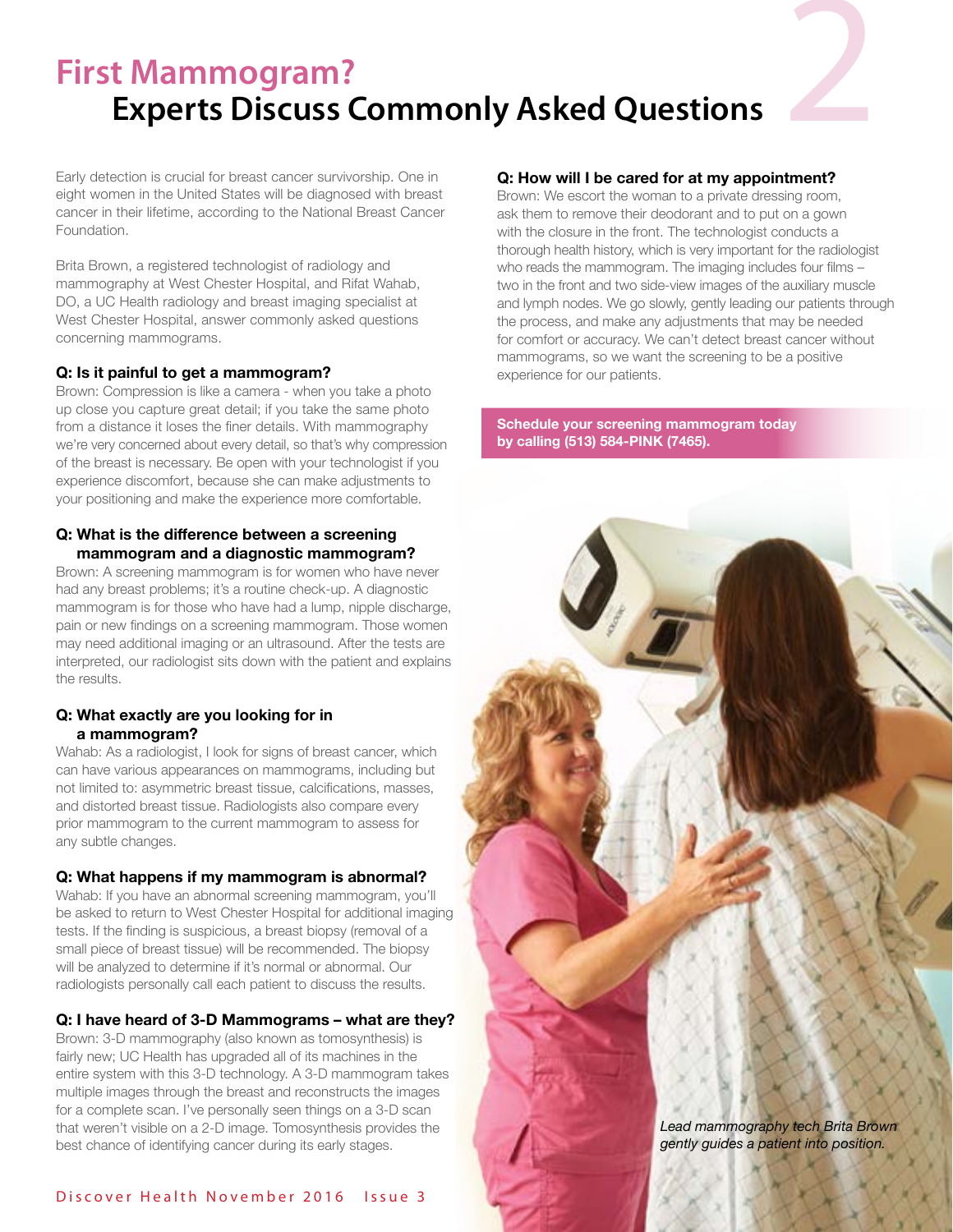## No L **No Limits Surviving and Thriving After Cancer Diagnosis**

For Beth Underhill, 47, fitness is life. Not only does she run her own exercise studio, Bella Forza Fitness, but fitness kept her motivated throughout her treatment for endometrial cancer.

Beth was diagnosed with cancer in May 2015, after experiencing unusual vaginal bleeding and cramping. Endometrial cancer starts when cells in the inner lining of the uterus (endometrium) grow out of control.

### **Signs and Symptoms**

"I have a family history of cancer—my grandmother had a brain tumor, my dad had kidney cancer and my mom had breast cancer. My sister just experienced endometrial cancer, so there was an obvious genetic tie," she says.

"I was training for a body building competition, so at first I thought I may have just lifted too hard. Then I began getting sharp pains in my pelvic area, which I thought could be appendicitis," Beth says.

A trip to her gynecologist led to blood work, ultrasounds, a Pap test and other tests that showed nothing abnormal.



*Fitness enthusiast Beth Underhill maintained her training regimen throughout her cancer treatment, a choice that may have helped in her recovery.*

However, when Beth met with Dana Lovell, MD, department director of obstetrics and gynecology at West Chester Hospital, and an assistant professor in the Department of Obstetrics and Gynecology at the University of Cincinnati College of Medicine, a lesion was discovered. Dr. Lovell biopsied the tumor and a few days later Beth was notified that it was malignant.



Heather Pulaski, MD *UC Health Gynecologic Oncologist*

### **Weighing the Options**

Beth was referred to Heather Pulaski, MD, a UC Health gynecologic oncologist with West Chester Hospital and the UC Cancer Institute (UCCI), and assistant professor in the Department of Obstetrics and Gynecology at UC College of Medicine. Dr. Pulaski helped Beth weigh her options, including surgery.

"I just wanted to begin the process and to get through it," Beth says. "I didn't shed a tear initially. I was thinking, 'I have a husband (David), a daughter (Gia) and a business to worry about, so I just need to get through this.'"

She opted for a radical (total) hysterectomy in June 2015.

"I remember Dr. Pulaski holding my hand when they wheeled me into surgery and saying, 'I will do everything in my power to help you to be OK.' That was the first time I cried. She showed me that I wasn't just a number— I wasn't just another patient. She truly cared."

### **Not Done Yet**

During surgery, another unpleasant surprise was discovered: the cancer had spread to Beth's lymph nodes, and chemotherapy would be required.

"It was the one thing I didn't want to endure," she says. "I thought they could remove the tumor and I'd be done, but now, I'd have to have chemotherapy, too, and lose my hair. While I was upset, I was so glad I hadn't waited any longer to see my physician. It could have been much worse."

Much of Beth's treatment and testing was performed in the new West Chester Hospital Gynecologic Oncology Clinic. "The nurses at the infusion therapy clinic who administered the chemotherapy treatment were fantastic." she says.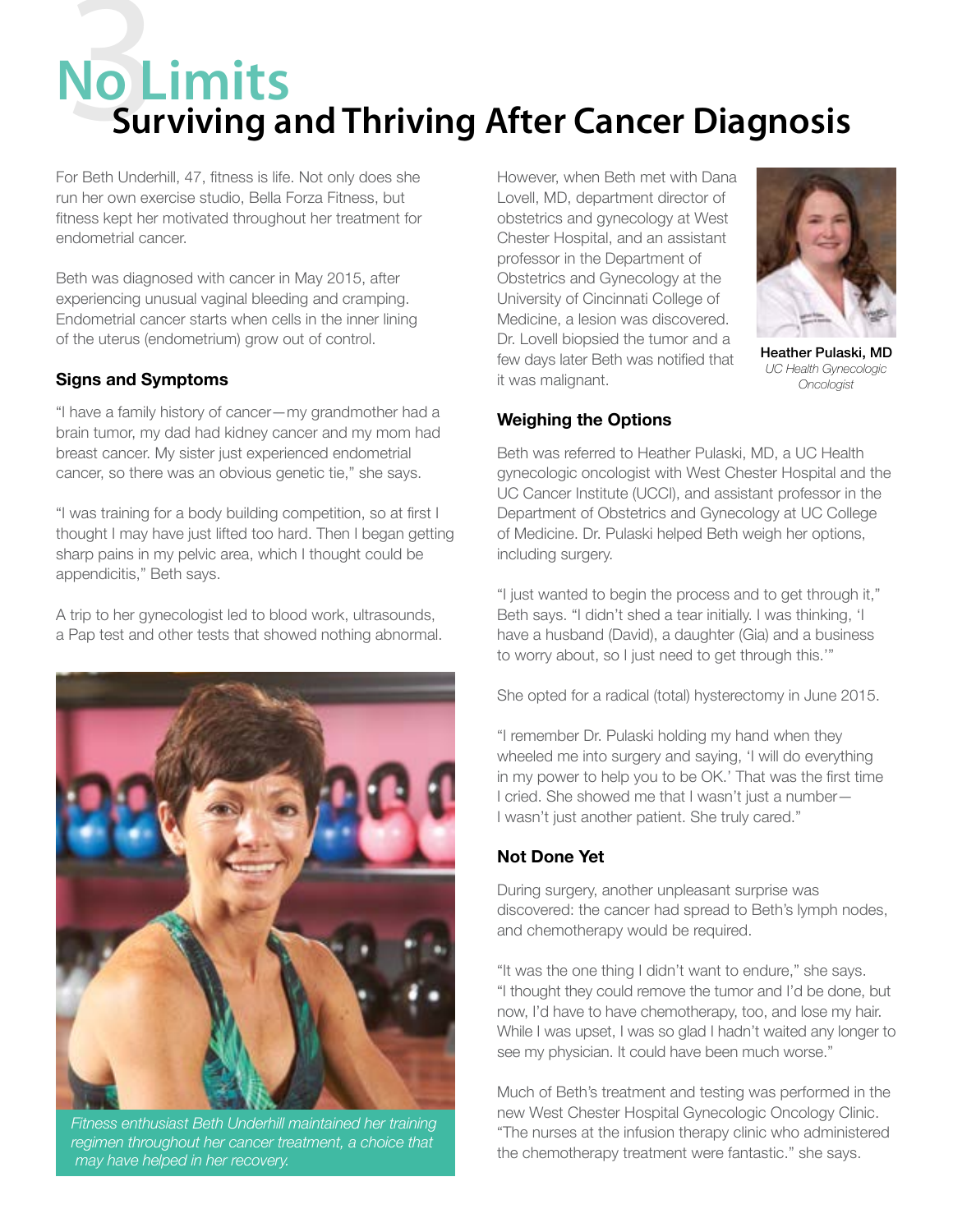"They would tease David because he would always nap during my treatments. They even reserved the same chair for me in the infusion suite so I'd know where I'd be sitting each time. The care they provided to me is a true testament to the level of care that is provided throughout UC Health."

### **No Excuses**

Beth underwent five weeks of radiation therapy. Jordan Kharofa, MD, a UC Health radiation oncologist at West Chester Hospital and assistant professor in the Department of Radiation Oncology at the UC College of Medicine, oversaw her treatment.

"Dr. Kharofa told me that I may not feel like lifting heavy weights like I had done in the past," says Beth. "But I decided early on to have a sense of normalcy and beat this as quickly as I could. I didn't place any limitations on myself."

Throughout her treatment, Beth continued to work out four days a week, fitting in exercise on days she knew she would feel best, and resting on the tougher days after a radiation session. By the time she had finished radiation, she was actually lifting heavier weights than when she began.

On December 28, 2015, Beth found out that she was in remission.

"I was almost in disbelief," she says. "My care team called me 'Wonder Woman' – I remained positive and made it to where I am today."

Now, Beth is focusing on spending time with her family and on her business. She is once again training for a fitness competition and she hopes to inspire others by sharing her story as often as possible.

"There needs to be more awareness of gynecologic cancers," she says. "I'm so glad I had the support from my team at UC Health. Everyone was so compassionate and empathetic. The comfort they provided helped me continue to stay strong and live the life I'm supposed to live."

**To receive the name of a gynecologic cancer specialist at West Chester Hospital, call (513) 298-DOCS (3627).** 

# 4 **What is a Pre-vivor?**

Beth succeeded in defeating cancer, but genetic testing showed that she has Lynch Syndrome, which places her at risk for other cancers; so while she's a

"Cancer pre-vivors are individuals who may not yet have had a cancer but are at high risk for developing the disease," she says. "While this knowledge can be overwhelming, genetic testing keeps patients informed. Coupled with knowledge of family health history, it provides patients with the option to have more aggressive screening so cancer can be detected and treated at the earliest stages."

with your doctor to determine if genetic testing is right

*Now in remission, Beth is training for a fitness competition.*

Discover Health November 2016 Issue 3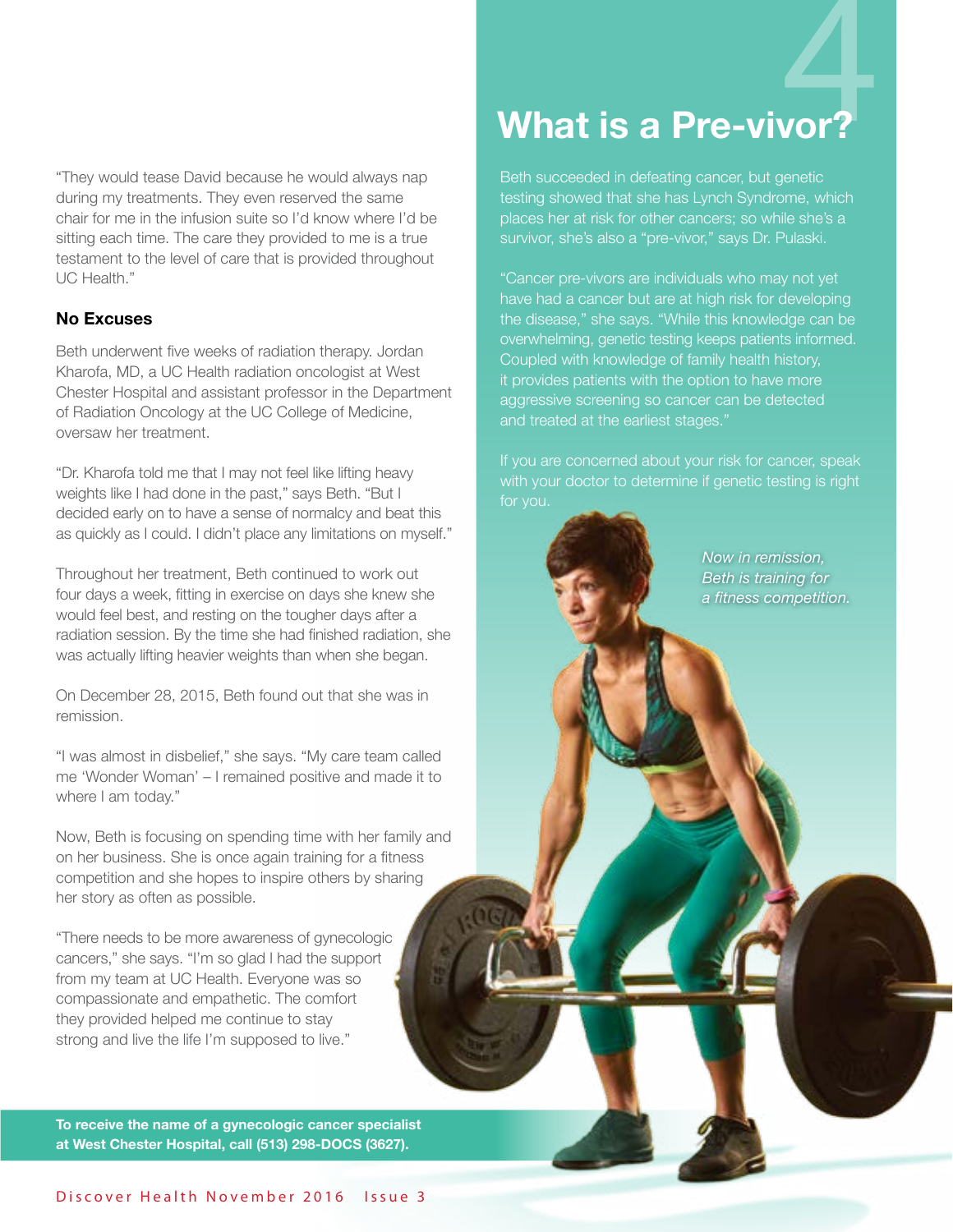# **Spine Surgery<br>
5Banishes Debilitating Back Pain**

After 16 years of chronic back pain, Scott Sloan had sought out every therapy and medication that might ease his symptoms, but the spasms and throbbing were persistent.

"Standing for 10-15 minutes became difficult; I had to shift my weight or lean on something to alleviate the pain – but I couldn't get rid of it," says the radio personality and host of "The Scott Sloan Show" on 700 WLW (9 a.m. – noon weekdays). "The ongoing pain was diminishing my quality of life."

### **Choosing a Better Path**

During a trip to Italy, long walks on cobblestone roads kept Scott from immersing himself in the beauty of the surroundings. "I wanted to look at the sights, but was more worried about watching where I was walking," he says. "When I realized I was staring at the ground instead of enjoying the trip – that cemented my decision."

Scott's spine was fractured from a mixture of genetic predisposition and repetitive high impact activity.

"It's a common condition in which bones slide apart, and it can lead to arthritis, degenerative disc disease and back pain," says Ian P. Rodway, MD, a spine surgeon at West Chester Hospital. "Despite undergoing therapy, weight loss, medications and injections, Scott's pain continued, so we turned to surgery."

Dr. Rodway performed Scott's anterior and posterior L5-S1 spinal fusion in January 2016. With the help of a vascular surgeon, an incision is made on the front (anterior) of the body; a disc is taken out of the spine and is replaced with a plastic spacer disc. The new disc maintains the space between bones and allows the bones to fuse together into one solid bone.



Ian Rodway, MD *Spine Surgeon*

The patient is then turned over and an incision is made on the back (posterior) of the body. Screws and rods are placed on each side of the spine to allow for the bone fusion to occur.

### **A Noticeable Difference**

Six months after surgery, Scott played a round of golf and realized something was noticeably absent – his back pain.

"Dr. Rodway told me: 'I can say with great certainty that you'll be able to function at 100 percent following the surgery,'" says Scott. "I thought, even if I was functioning at 50 percent that would be better than where I was."

### **Preventing Pain**

While genetics play a part in some spine disorders, common back pain can be avoided with some simple everyday precautions.

Dr. Rodway recommends maintaining an active lifestyle without high-impact exercises like running and jumping, which cause stress on the low back and joints.

"Cycling, swimming and the elliptical machine are lower impact activities," says Dr. Rodway. "Maintaining a healthy weight, a strong core, proper posture and avoiding smoking are all ways to take better care of your back."

Scott is thankful for the relief. "Dr. Rodway and the entire team at West Chester Hospital were fantastic," he says. "I chose West Chester Hospital because it's part of an academic health system, and it's one of the best hospitals in the country – the standard of care is unmatched."

*Talk radio host Scott Sloan suffered from back pain for years before deciding on surgery.*

**To receive the name of an orthopaedic specialist at West Chester Hospital, call (513) 298-DOCS (3627).**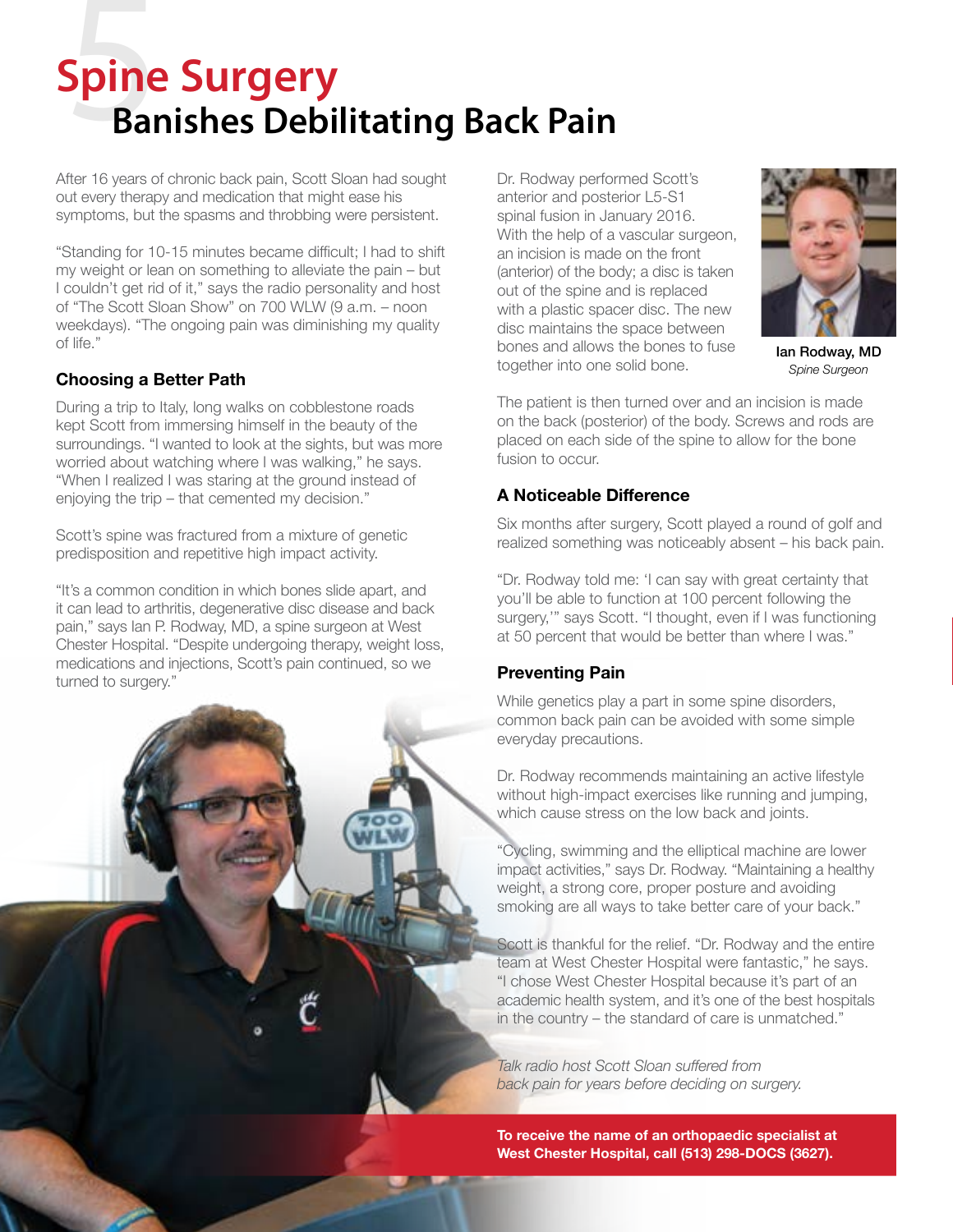### **R&R: Rehabilitation and Recovery**

Rehabilitation helps many people recover more quickly and more completely after a surgical procedure.

"Physical therapy is an essential part of a surgical patient's recovery process," says Trent West, a senior physical therapist at the Daniel Drake Outpatient Rehabilitation Center at West Chester Hospital. "With our individualized approach,

we teach patients the correct way to stretch, how to strengthen the core, and we review proper posture and body mechanics."

The Outpatient Rehabilitation Center at West Chester Hospital offers physical therapy, occupational therapy, and pelvic floor disorder therapies.

**Learn more by visiting [UCHealth.com/](http://UCHealth.com/ DanielDrakeCenter) [DanielDrakeCenter,](http://UCHealth.com/ DanielDrakeCenter) clicking Locations and then Outpatient Rehabilitation in West Chester.**

### **Be Prepared**

West Chester Hospital offers an Medical Information Kit to help you prepare for an emergency. The kit includes documents to fill out with your emergency contact information, insurance information, medications, allergies and more.

"The packet is an essential resource for responding crews," says Captain Troy Bonfield of the West Chester Fire Department. "If a patient is unresponsive, the emergency crew will be able to gather important information from the packet." He recommends posting the information packet somewhere obvious – like a refrigerator door – so that EMS crews can easily find it.

Download your copy of the EMS Kit by visiting UCHealth.com/WestChesterHospital and clicking Services and then Emergency Services.

## **6 When Should You Call an Ambulance?**

During an emergency, the choice between calling an ambulance and driving to the hospital could save more than just minutes – it might save a life. When is it appropriate to call 911?

"If you're experiencing chest pain, shortness of breath, dizziness, or signs of a stroke – any symptoms that would prevent 100 percent attention to driving – don't get behind the wheel," says Danny Marcum, RN, director of the West Chester Hospital Emergency Department.

Marcum personally faced this decision 10 years ago. Sudden waves of nausea and chest pressure overwhelmed him as he prepared to leave for work one morning.

"My wife insisted we call an ambulance," Marcum says. "At the hospital, they discovered a 100 percent blockage of my right coronary artery." If Marcum had driven himself to the hospital, he could have lost consciousness behind the wheel.

When patients arrive at West Chester Hospital by ambulance, they are immediately placed in a private room and provided with expert medical attention. Marcum says, "The paramedics in the field and our team in the emergency department all coordinate to deliver the highest level of care to every patient."

Troy Bonfield, captain of emergency medical services at the West Chester Fire Department, offers the following guidelines to help you decide if calling an ambulance is appropriate:

- Is the condition life-threatening?
- Could the condition worsen and become life-threatening on the way to the hospital?
- Could moving the patient cause further injury?
- Does the patient require the skills and equipment of paramedics or EMTs?
- Could distance, traffic, or weather conditions cause a delay in getting to the hospital?

If the answer to any of these questions is "yes," or if you are unsure, Captain Bonfield says, call an ambulance.

**Learn more about emergency services at West Chester Hospital by visiting [UCHealth.com/WestChesterHospital](http://UCHealth.com/WestChesterHospital)  and clicking Services and then Emergency Services.**